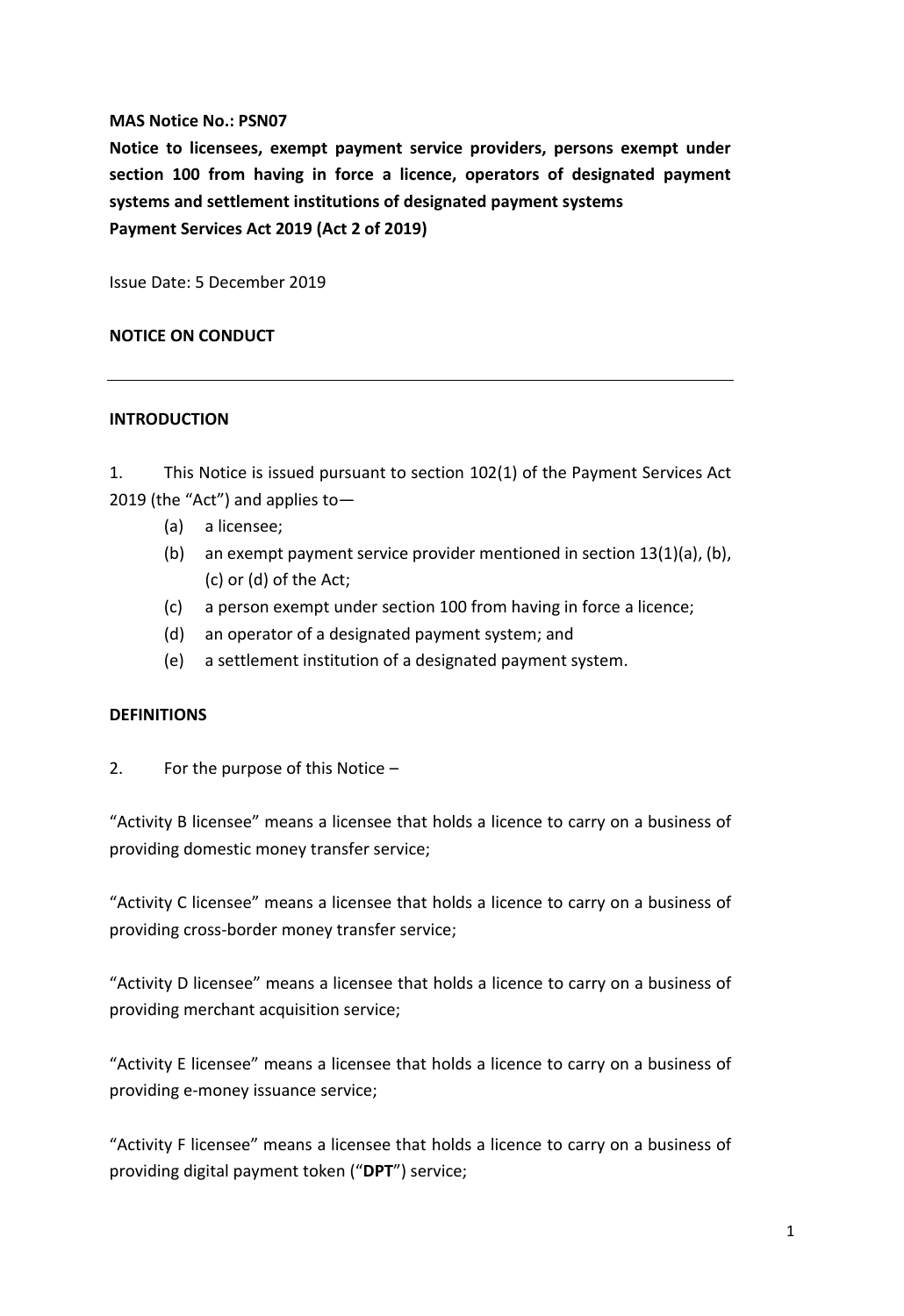"Activity G licensee" means a licensee that holds a licence to carry on a business of providing money-changing service;

"business day", "relevant money" and "safeguarding institution" have the same meanings as in section 23(14);

"currency" means—

- (a) currency notes and coins (whether of Singapore or a foreign country or territory) which are legal tender and circulate as money in the country or territory of issue; and
- (b) any electronic form of currency;

"relevant payment service" has the same meaning as in section 13(13).

3. The expressions used in this Notice shall, except where defined in this Notice or where the context otherwise requires, have the same meanings as in the Act.

# **PROVISIONS APPLICABLE TO LICENSEES AND EXEMPT PAYMENT SERVICE PROVIDERS**

# **Record of Transactions**

4. An Activity B licensee, Activity C licensee, Activity D licensee, Activity E licensee, Activity F licensee and Activity G licensee must keep a record in the English language containing all the information set out in Annex A, of all the licensee's transactions in respect of all payment services the licensee is entitled to carry on a business of providing.

5. An exempt payment service provider carrying on a business of providing domestic money transfer services, cross-border money transfer services, merchant acquisition services, e-money issuance services, DPT services or money-changing services, where such services are relevant payment services, must keep a record in the English language containing all the information set out in Annex A, of all the payment service provider's transactions in respect of all relevant payment services it provides.

6. For the purposes of paragraphs 4 or 5 where the licensee or exempt payment service provider receives money, in determining the "exchange rate applied to determine the Singapore dollar equivalent" in Annex A, the licensee or exempt payment service provider must use and record the following exchange rates: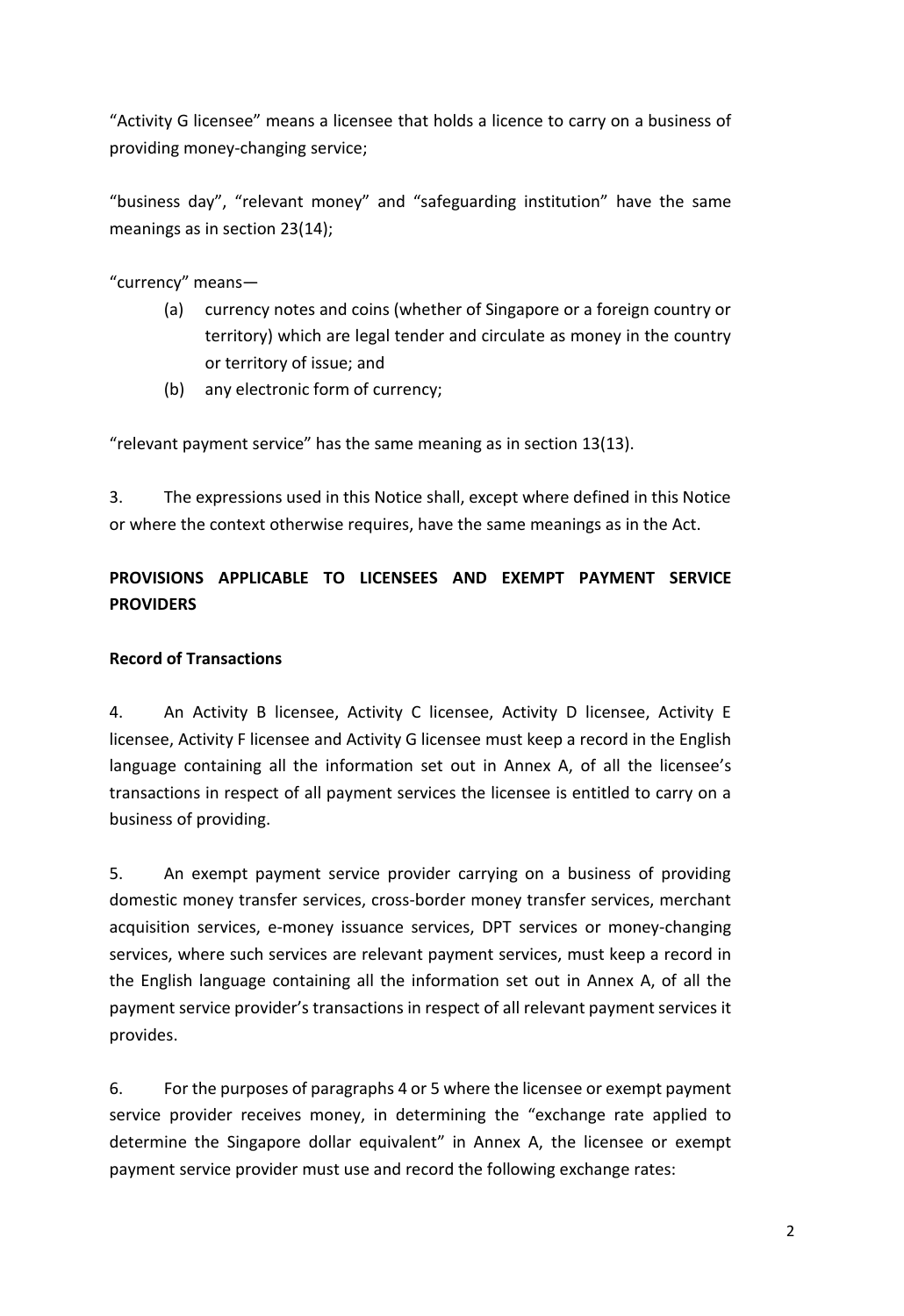- (a) the exchange rate offered by the licensee or exempt payment service provider to the customer for that payment transaction;
- (b) where an exchange rate has not been offered by the licensee or exempt payment service provider to the customer, the applicable exchange rate that is published by a safeguarding institution which safeguards, under section 23(2) or (4) of the Act, the relevant money received by the licensee or exempt payment service provider, on the date the payment transaction is entered into; or
- (c) where an exchange rate has not been offered by the licensee or exempt payment service provider to the customer and the exchange rate mentioned in sub-paragraph (b) is not available, the applicable exchange rate that is published by any bank in Singapore on the date the payment transaction is entered into.

7. For the purposes of paragraphs 4 or 5 where a licensee or exempt payment service provider receives DPTs, in determining the "exchange rate applied to determine the Singapore dollar equivalent" in Annex A, the licensee or exempt payment service provider must use and record the exchange rate prevailing on the day the DPT transaction is entered into—

- (a) as published by the licensee or exempt payment service provider, as the case may be, in the course of its business; or
- (b) offered by the licensee or exempt payment service provider, to its customer in relation to the transaction.

8. The licensee or exempt payment service provider must keep the records referred to in paragraphs 4 and 5 respectively for a period of at least five years.

# **Issuance of Receipts**

9. An Activity B licensee, Activity C licensee, Activity E licensee, Activity F licensee or Activity G licensee, or exempt payment service provider carrying on a business of providing domestic money transfer services, cross-border money transfer services, e-money issuance services, DPT services, or money-changing services, where such services are relevant payment services, must issue a receipt containing the information set out in Annex B for every transaction it accepts, processes or executes to a customer—

- (a) where the customer is an individual or sole-proprietor; and
- (b) in all other cases, where the customer requests a receipt.

# 10. For the purpose of paragraph 9—

(a) the receipt may be issued in paper or electronic form; and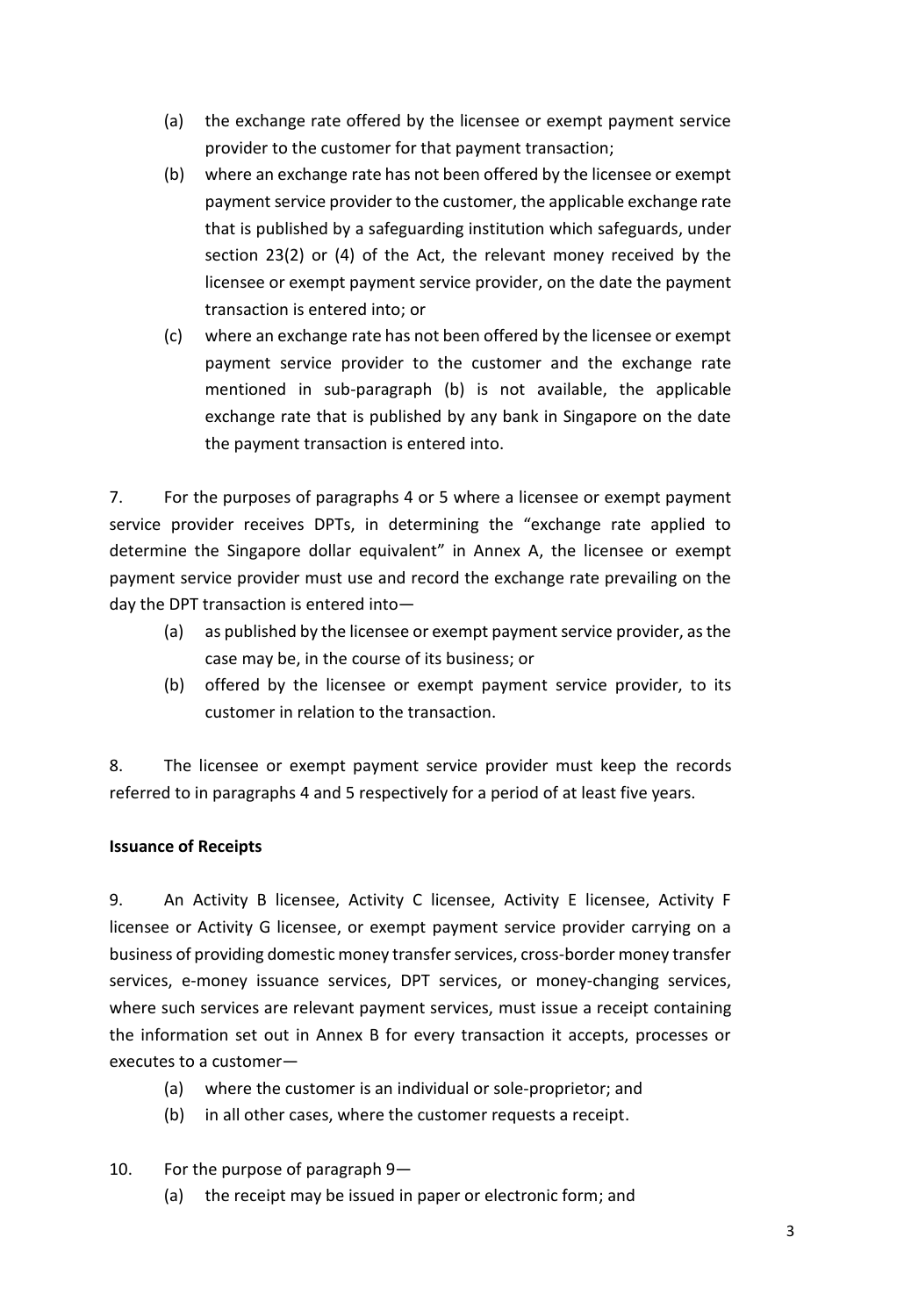(b) the receipt may be issued as a single receipt for each transaction accepted, processed or executed by the licensee or exempt payment services provider or a consolidated receipt for all transactions accepted, processed or executed by the licensee or exempt service provider over a period of not more than 90 days.

#### **Transmission of Money**

11. An Activity B licensee or exempt payment service provider that carries on a business of providing domestic money transfer services where such domestic money transfer service is a relevant payment service must ensure that a payee receives the money within three business days of the date that any money is accepted for any domestic money transfer service. Upon successful delivery of the money to the payee, the licensee or exempt payment service provider, as the case may be, must ensure that there is proper documentary evidence to show that the payee has received the money transmitted.

12. An Activity C licensee or exempt payment service provider that carries on a business of providing cross-border money transfer services where such cross-border money transfer service is a relevant payment service must ensure that a payee receives the money within seven business days of the date that the money was accepted for any cross-border money transfer service. Upon successful delivery of the money to the payee, the licensee or exempt payment service provider, as the case may be, must ensure that there is proper documentary evidence to show that the payee has received the money transmitted.

13. An Activity G licensee or exempt payment service provider that carries on a business of providing money-changing services where such money-changing service is a relevant payment service must ensure that a payee receives the money on the same day money is accepted for the money-changing service (or within such other longer period as may be agreed in writing between the licensee or exempt payment service provider, as the case may be, and the customer from whom money is received). Upon successful delivery of the money to the payee, the licensee or exempt payment service provider, as the case may be, must ensure that there is proper documentary evidence to show that the payee has received the money transmitted.

14. An Activity E licensee or exempt payment service provider that carries on a business of providing e-money issuance services where such e-money issuance service is a relevant payment service, must ensure that e-money is issued by the next business day from the date that money is accepted for any e-money issuance service.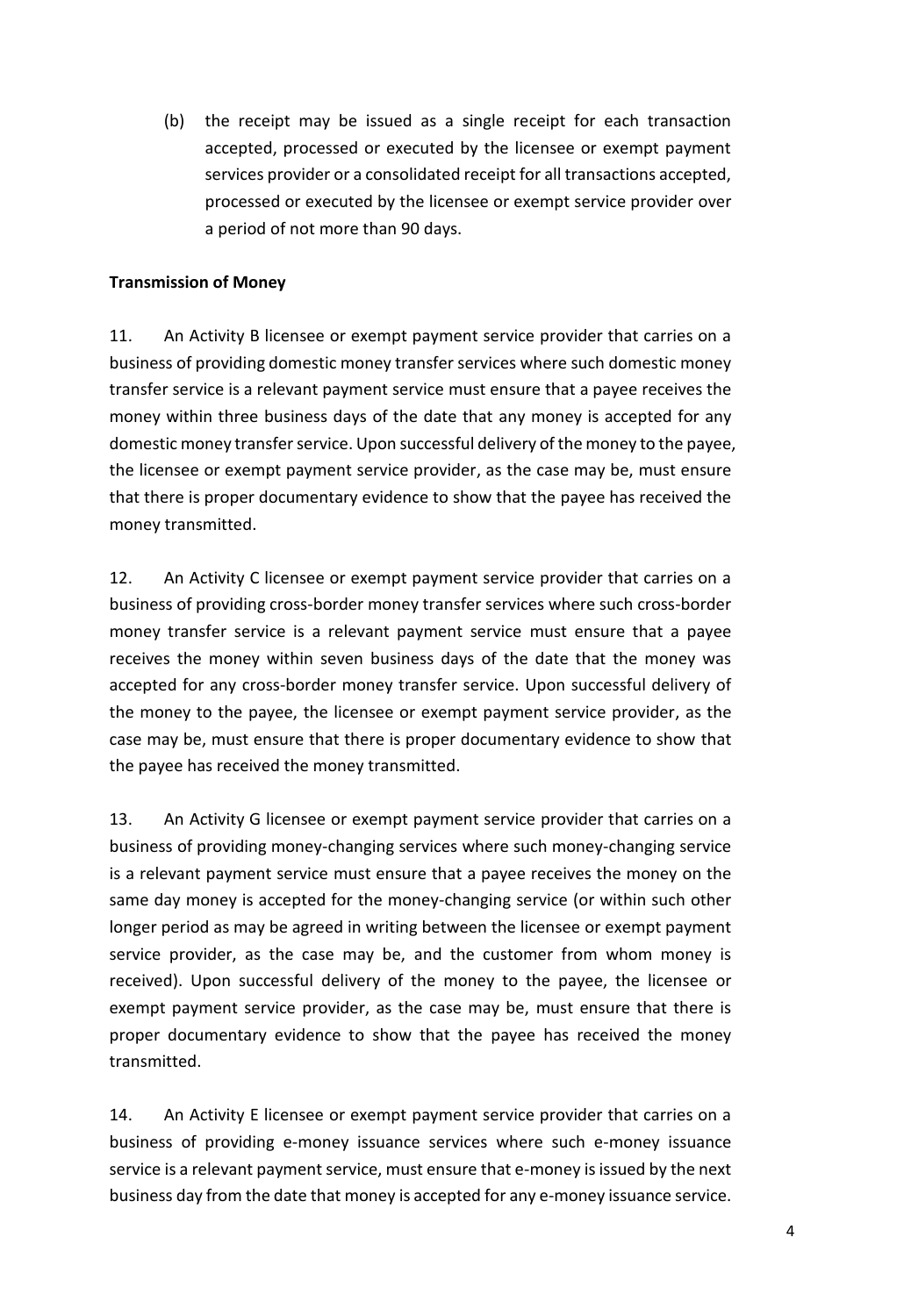Upon issuance of the e-money, the licensee or exempt payment service provider, as the case may be, must ensure that there is proper documentary evidence to show that the e-money was issued.

15. Where the money is not received by the payee within the time period set out in paragraphs 11, 12 and 13, as the case may be, or where the e-money is not issued within the time period set out in paragraph 14, the licensee or exempt payment service provider, as the case may be, must immediately contact the customer from whom money was received for further instructions. The licensee or exempt payment service provider must keep a written record of such instructions.

### **Display of Exchange Rate and Fees**

16. An Activity B licensee, Activity C licensee, Activity E licensee, Activity F licensee and Activity G licensee must display prominently the following information such that a customer or potential customer would have notice of such information before using any payment service provided by the licensee—

- (a) the exchange rate which an Activity B licensee, Activity C licensee or Activity E licensee is offering for a payment transaction, if any currency conversion is performed by the licensee in providing the domestic money transfer service, cross-border money transfer service or emoney issuance, as the case may be;
- (b) the exchange rate which an Activity F licensee is offering in respect of any purchase or sale of a DPT;
- (c) the exchange rate which an Activity G licensee is offering for a moneychanging service prior to providing that service to a customer, but need not do so where the transaction is entered into by the licensee with banks, exempt payment service providers mentioned in section 13(1)(a), (b), (c) or (d) of the Act, or other Activity G licensees for purposes of managing the licensee's own foreign exchange risk; and
- (d) any separate fee that an Activity B licensee, Activity C licensee, Activity E licensee, Activity F licensee or Activity G licensee will charge for the provision of the payment service.

17. An exempt payment service provider must display prominently the following information such that a customer or potential customer would have notice of such information before using any payment service provided by the exempt payment service provider—

(a) the exchange rate which the exempt payment service provider is offering for a payment transaction, if any currency conversion is performed by the exempt payment service provider in providing a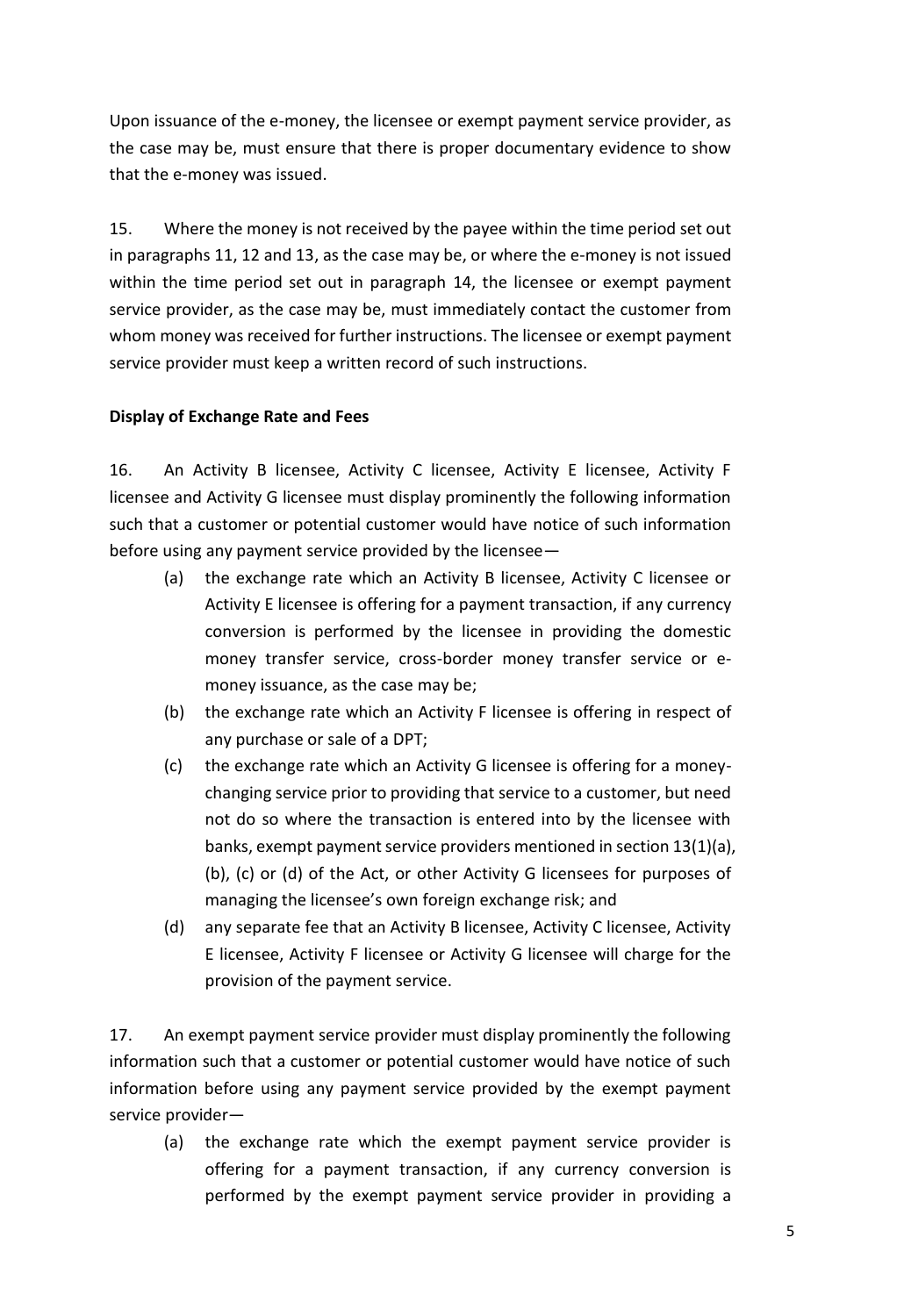domestic money transfer service, cross-border money transfer service or e-money issuance service, as the case may be, and where such services are relevant payment services;

- (b) the exchange rate which an exempt payment service provider is offering in respect of any purchase or sale of a DPT, where the DPT service is a relevant payment service;
- (c) the exchange rate which the exempt payment service provider is offering for a money-changing service prior to providing that service to a customer, where such service is a relevant payment service, but need not do so where the transaction is entered into by the exempt payment service provider with banks, exempt payment service providers mentioned in section 13(1)(a), (b), (c) or (d) of the Act, or other Activity G licensees for purposes of managing the licensee's own foreign exchange risk; and
- (d) any separate fee that an exempt payment service provider will charge for the provision of the payment service.
- 18. (a) Paragraphs 16(a) and 17(a) do not apply to a licensee or exempt payment service provider where—
	- (i) the licensee or exempt payment service provider does not offer an exchange rate at the point of transaction; and
	- (ii) the exchange rate which is applied in respect of any currency conversion that is performed in the provision of a domestic money transfer service, cross-border money transfer service or e-money issuance service, is determined by a third party.
	- (b) The licensee or exempt payment service provider mentioned in paragraph 18(a) must disclose in writing to the customer that the exchange rate is not available at the point of transaction, and will be determined by a third party at a later date.

19. Where an Activity F licensee or exempt payment service provider carrying on a business of providing DPT services, where such services are relevant payment services, does not offer an exchange rate, the licensee or exempt payment provider must disclose in writing to the customer that the exchange rate will be determined by a third party.

- 20. The disclosures referred to in paragraphs 18(b) and 19 must
	- (a) be published at least once in publicly available material issued by the licensee or exempt payment service provider;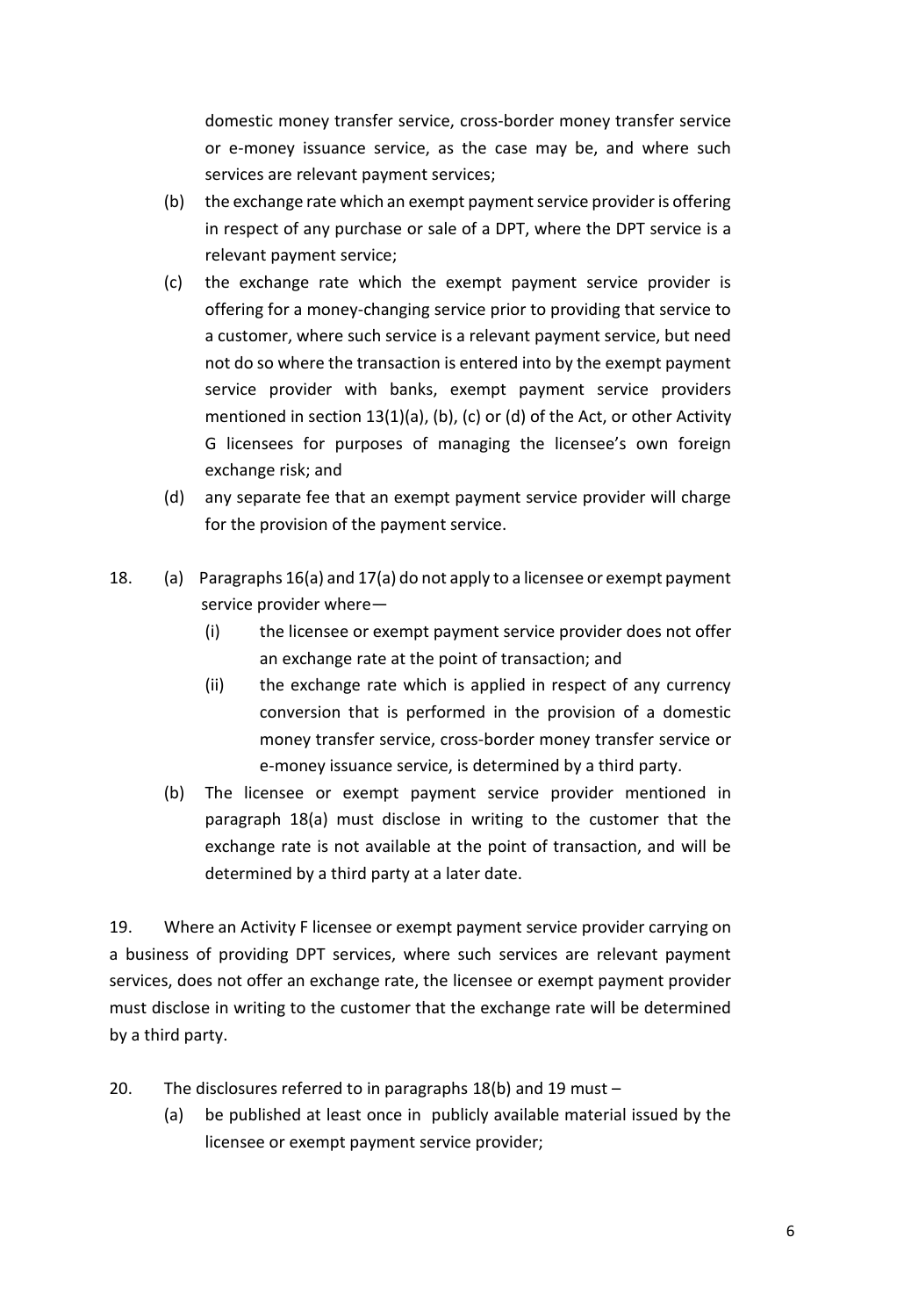- (b) be provided to a potential customer prior to the potential customer using the payment services provided by the licensee or exempt payment service provider;
- (c) be provided at least once in writing to any customer where such a customer was not provided the statement in the manner set out in paragraph (b);
- (d) not be obstructed or obscured, or embedded within other unrelated writing; and
- (e) be of a reasonable size and typeface.

# **Exchange rate to be applied where currency in which money is safeguarded is different from the currency received by the licensee or exempt payment service provider**

21. Any licensee or exempt payment service provider that is required to comply with section 23 must apply the following exchange rate to determine the amount of money that is required to be safeguarded, where the currency in which the money is safeguarded ("currency A") is different from the currency received by the licensee or exempt payment service provider from or on account of, a customer ("currency B"):

- (a) where the relevant money is in respect of e-money issuance service, the licensee or exempt payment service provider must apply the applicable daily exchange rate of converting currency B to currency A that is published by a safeguarding institution which safeguards, under section 23(2) or (4) of the Act, the relevant money received by the licensee or exempt payment service provider;
- (b) where the relevant money is in respect of domestic money transfer service, cross-border money transfer service or merchant acquisition service, the licensee or exempt payment service provider must apply:
	- (i) the exchange rate of converting currency B to currency A offered to the customer for that service; or
	- (ii) where (i) is not applicable as no exchange rate has been offered, the applicable exchange rate of converting currency B to currency A that is published by a safeguarding institution which safeguards, under section 23(2) or (4) of the Act, the relevant money received by the licensee or exempt payment service provider, on the date of execution of the payment transaction.

22. The licensee or exempt payment service provider, as the case may be, must keep a record in the English language of the exchange rate relied on in paragraph 21 for a period of at least five years.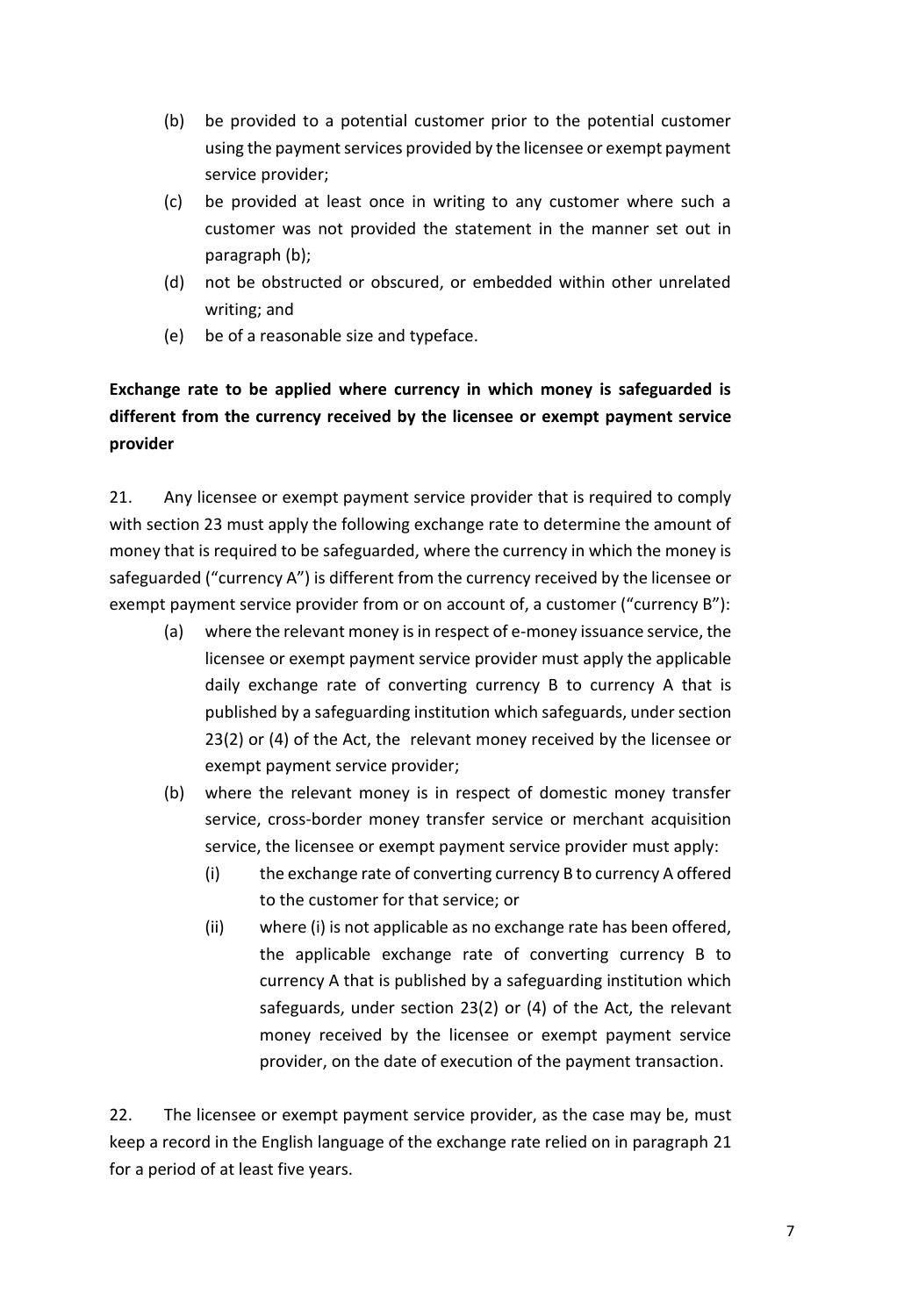# **Notification of normal business hours**

23. A licensee must notify all its customers and potential customers in writing of its normal business days and hours and any changes to its normal business days and hours by:

- (a) publishing the notification in publicly available material; and
- (b) displaying prominently the notification such that a customer or potential customer would have notice of such information prior to using the payment services provided by the licensee.

# **Obligation of licensee to notify Authority of certain events**

24. For the purposes of section  $15(1)(f)$  of the Act, a licensee must notify the Authority as soon as practicable after there is a change in any of the information provided by the licensee in Form 1 specified in Regulation 6 of the Payment Services Regulations 2019.

# **PROVISIONS APPLICABLE TO LICENSEES, EXEMPT PAYMENT SERVICE PROVIDERS OR PERSONS EXEMPT UNDER SECTION 100 FROM HAVING IN FORCE A LICENCE**

**Criteria to determine whether a person is resident in Singapore or outside Singapore**

- 25. For the purposes of the definition of "specified e-money"—
	- (a) a person is determined to be resident in Singapore by an issuer of emoney if the following criteria are satisfied:
		- (i) the issuer of e-money has agreed in writing with the person that the person is a Singapore resident; or
		- (ii) if sub-paragraph (i) is not satisfied, the issuer of e-money has determined that the person is resident in Singapore based on evidence of the person's actual residency in Singapore including the person's Singapore residential address, Singapore phone number, Singapore business registration or incorporation in Singapore.
	- (b) a person is determined to be resident outside Singapore if the criteria in paragraph (a)(i) is not satisfied and the issuer of e-money has determined that the person is resident outside Singapore based on a lack of evidence of the person's actual residency in Singapore.
- 26. For the purposes of section  $6(5)(b)(ii)$  -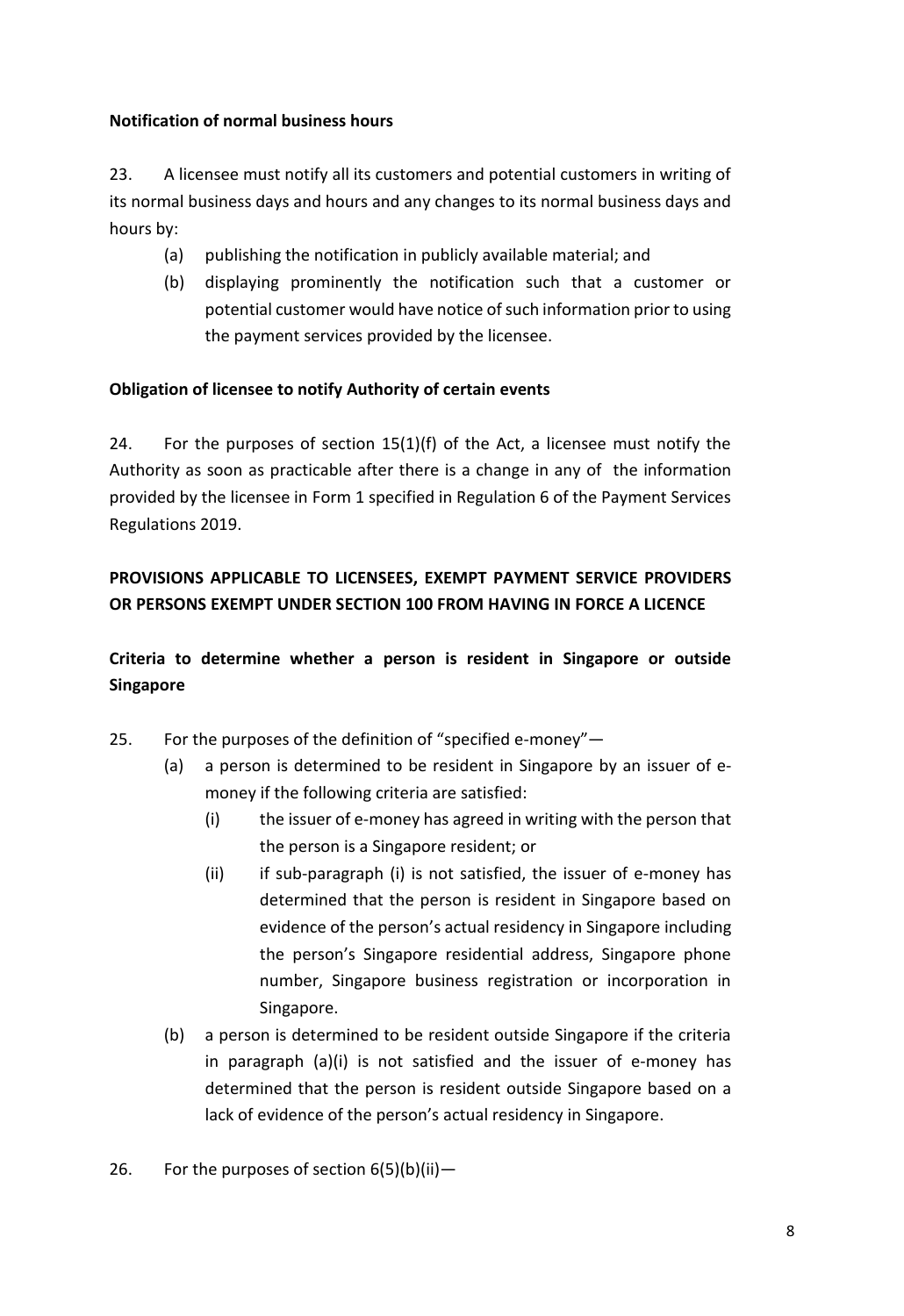- (a) a person is determined to be resident in Singapore by a licensee if the following criteria are satisfied:
	- (i) the licensee has agreed in writing with the person that the person is a Singapore resident; or
	- (ii) if sub-paragraph (i) is not satisfied, the licensee has determined that the person is resident in Singapore based on evidence of the person's actual residency in Singapore including the person's Singapore residential address, Singapore phone number, Singapore business registration or incorporation in Singapore.
- (b) a person is determined to be resident outside Singapore if the criteria in paragraph (a)(i) is not satisfied and the licensee has determined that the person is resident outside Singapore based on a lack of evidence of the person's actual residency in Singapore.
- 27. For the purposes of section  $19(2)(a)$  -
	- (a) a payment service user is determined to be resident in Singapore by a licensee or exempt payment service provider, as the case may be, if the following criteria are satisfied:
		- (i) the licensee or exempt payment service provider has agreed in writing with the payment service user that the payment service user is a Singapore resident; or
		- (ii) if sub-paragraph (i) is not satisfied, the licensee or exempt payment service provider has determined that the payment service user is resident in Singapore based on evidence of the payment service user's actual residency in Singapore including the payment service user's Singapore residential address, Singapore phone number, Singapore business registration or incorporation in Singapore.
	- (b) a payment service user is determined to be resident outside Singapore if the criteria in paragraph (a)(i) is not satisfied and the licensee or exempt payment service provider, as the case may be, has determined that the payment service user is resident outside Singapore based on a lack of evidence of the payment service user's actual residency in Singapore.
- 28. For the purposes of section  $19(2)(b)$  -
	- (a) a payment service user is determined to be resident in Singapore by an issuer of e-money if the following criteria are satisfied:
		- (i) the issuer of e-money has agreed in writing with the payment service user that the payment service user is a Singapore resident; or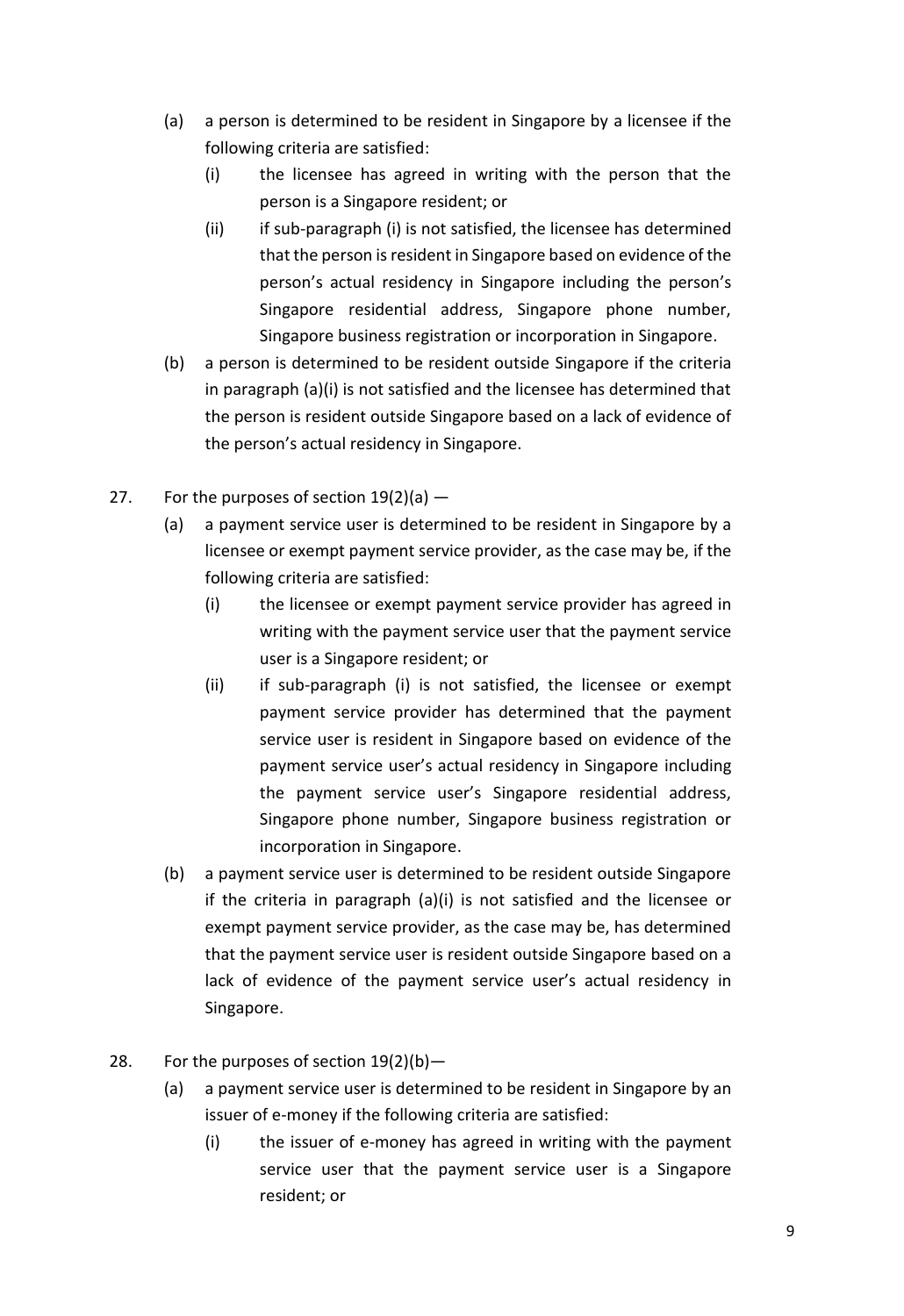- (ii) if sub-paragraph (i) is not satisfied, the issuer of e-money has determined that the payment service user is resident in Singapore based evidence of the payment service user's actual residency in Singapore including the person's Singapore residential address, Singapore phone number, Singapore business registration or incorporation in Singapore.
- (b) a payment service user is determined to be resident outside Singapore if the criteria in paragraph (a)(i) is not satisfied and the issuer of emoney has determined that the payment service user is resident outside Singapore based on a lack of evidence of the payment service user's actual residency in Singapore.

29. For the purposes of paragraph (b)(i) of the definition of "personal payment account" in section 24(5) —

- (a) a payment service user is determined to be resident in Singapore by a major payment institution or exempt payment service provider if the following criteria are satisfied:
	- (i) the major payment institution or exempt payment service provider has agreed in writing with the payment service user that the payment service user is a Singapore resident; or
	- (ii) if sub-paragraph (i) is not satisfied, the major payment institution or exempt payment service provider has determined that the payment service user is resident in Singapore based on evidence of the payment service user's actual residency in Singapore including the payment service user's Singapore residential address or Singapore phone number.
- (b) a payment service user is determined to be resident outside Singapore if the criteria in paragraph (a)(i) is not satisfied and the licensee or exempt payment service provider has determined that the payment service user is resident outside Singapore based on a lack of evidence of the payment service user's actual residency in Singapore.

30. For the purposes of paragraph (b)(ii) of the definition of "personal payment account" in section  $24(5)$  -

- (a) a payment service user is determined to be resident in Singapore by an issuer of e-money if the following criteria are satisfied:
	- (i) the issuer of e-money has agreed in writing with the payment service user that the payment service user is a Singapore resident; or
	- (ii) if sub-paragraph (i) is not satisfied, the issuer of e-money has determined that the payment service user is resident in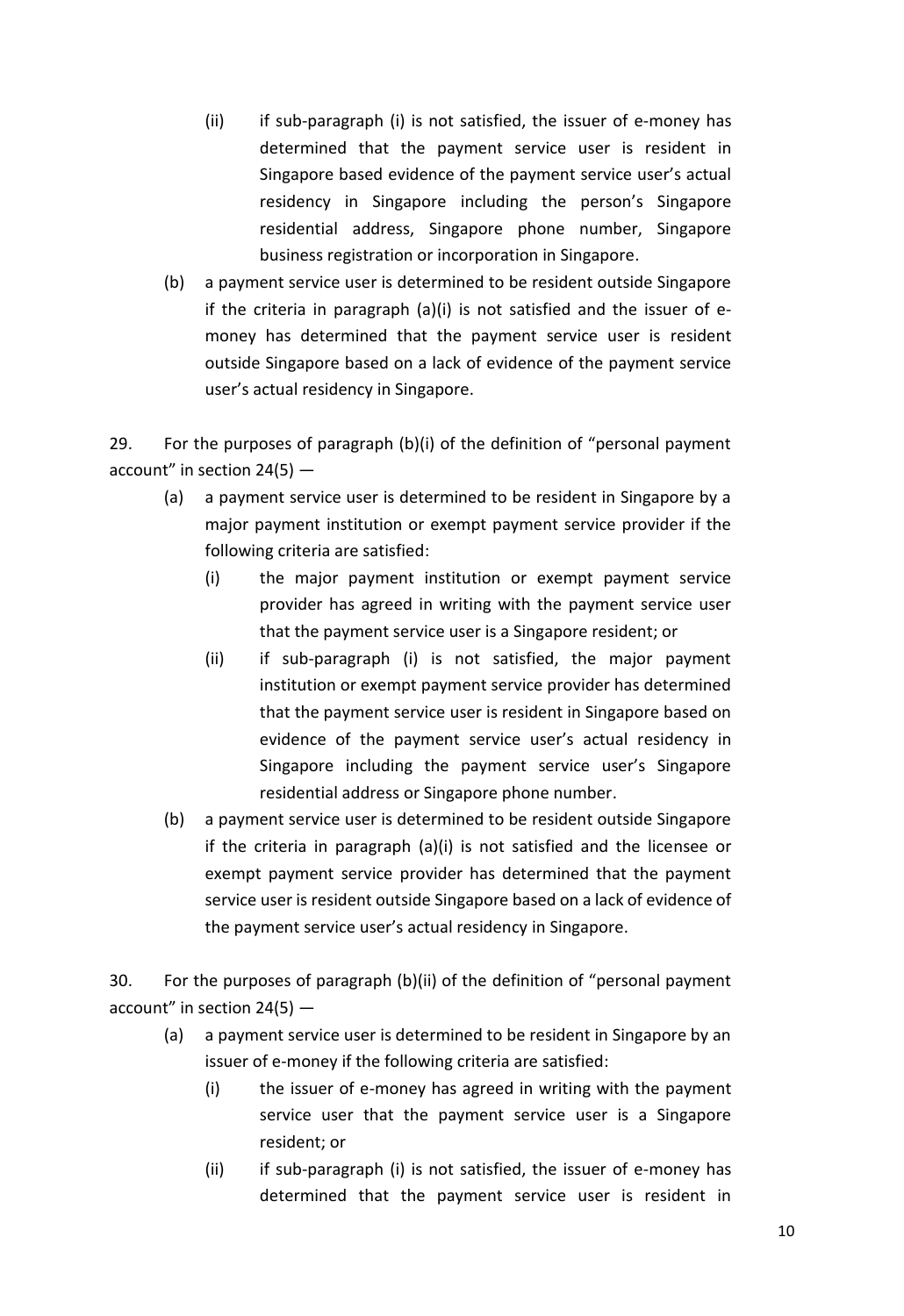Singapore based on evidence of the payment service user's actual residency in Singapore including the payment service user's Singapore residential address or Singapore phone number.

(b) a payment service user is determined to be resident outside Singapore if the criteria in paragraph (a)(i) is not satisfied and the issuer of emoney has determined that the payment service user is resident outside Singapore based on a lack of evidence of the payment service user's actual residency in Singapore.

31. Where an issuer of e-money, licensee or exempt payment service provider has determined that a person is resident in Singapore in accordance with paragraphs 25(a)(ii), 26(a)(ii), 27(a)(ii), 28(a)(ii), 29(a)(ii) or 30(a)(ii), the issuer of e-money, licensee or exempt payment service provider, as the case may be, must keep a written record of the evidence of actual residency that was relied on.

# **PROVISIONS APPLICABLE TO LICENSEES, OPERATORS OF DESIGNATED PAYMENT SYSTEMS, AND SETTLEMENT INSTITUTIONS OF DESIGNATED PAYMENT SYSTEMS**

**Days and hours a place of business or registered office of a licensee, operator of a designated payment system or settlement institution of a designated payment system must be manned**

32. For the purposes of sections 14(2) and 47(2) of the Act, a licensee, operator of a designated payment system or settlement institution of a designated payment system (each a "relevant entity") must appoint at least one person to be present at the relevant entity's permanent place of business or registered office, as the case may be, for a minimum of 10 days a month and a minimum of eight hours on each of those days during its normal business hours, unless—

- (a) the relevant entity has notified all its customers in writing and in advance of any planned non-operating days that will prevent the relevant entity from meeting the specified days and hours; or
- (b) there are circumstances beyond the control of the relevant entity that could not reasonably have been foreseen by the relevant entity that prevent the relevant entity from meeting the specified days and hours.

33. The licensee, operator of a designated payment system or settlement institution of a designated payment system must display prominently the notification in paragraph 32(a) such that the customer or potential customer would have notice of such information prior to using the payment services provided by the licensee.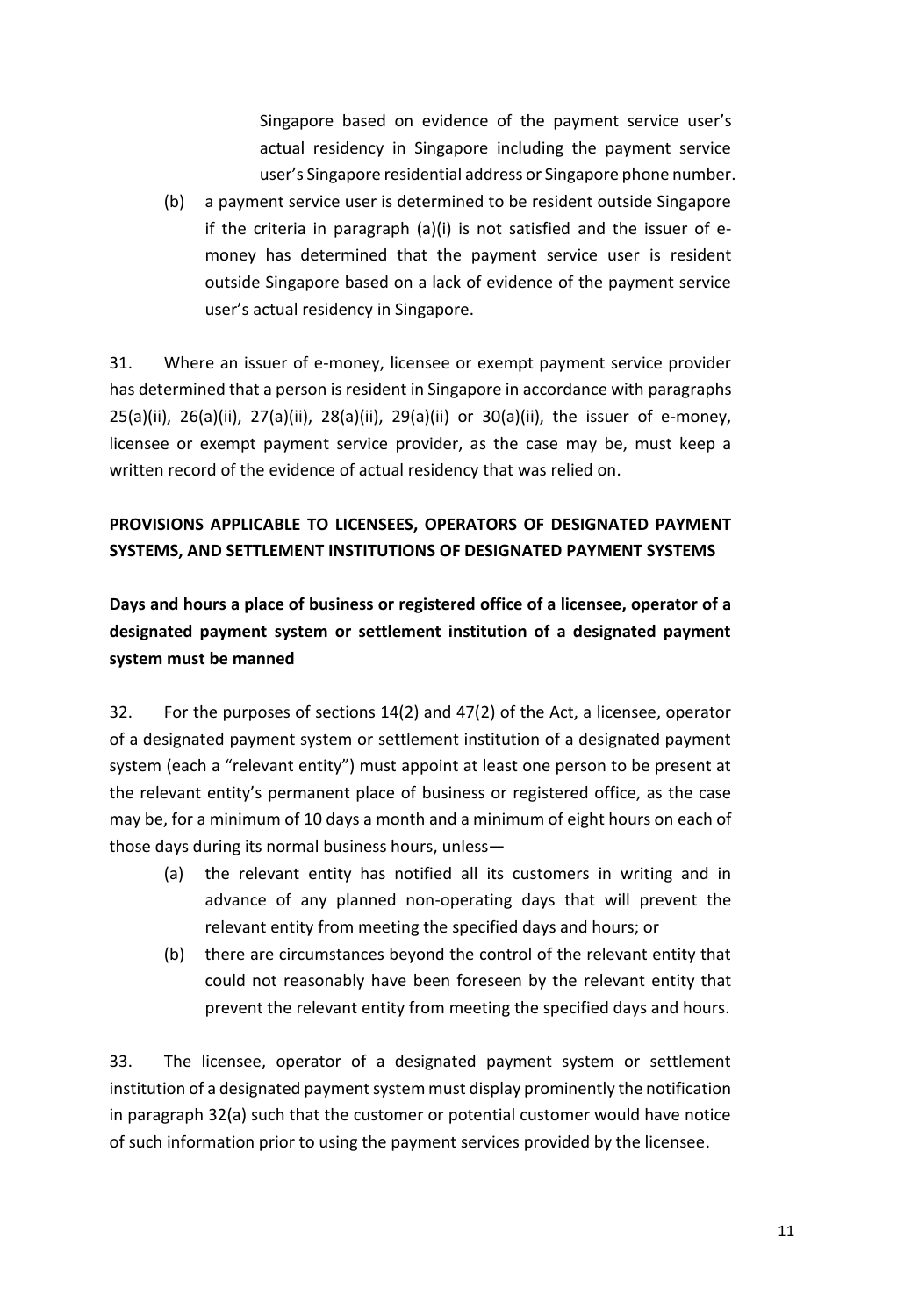## **EFFECTIVE DATE**

34. This Notice shall take effect on 28 January 2020.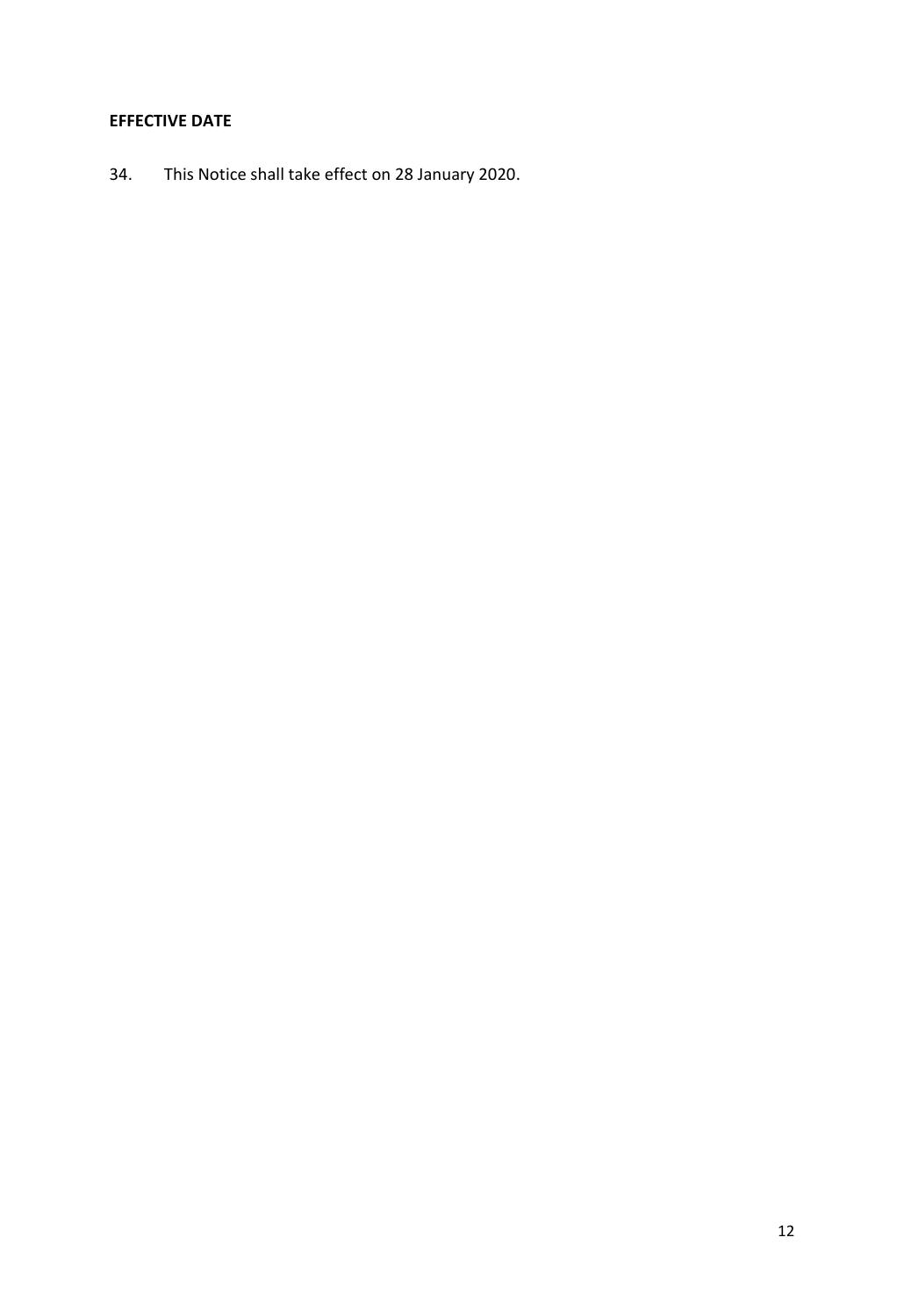#### **PARTICULARS TO BE INCLUDED IN THE REGISTER**

1. In respect of any payment transaction for domestic money transfer service, the following details:

- (a) date of transaction;
- (b) total amount of money received by the licensee or exempt payment service provider and where the licensee or exempt payment service provider did not receive Singapore dollars, the equivalent amount in Singapore dollars, and the exchange rate applied to determine the Singapore dollar equivalent with a breakdown of the following:
	- (i) amount of money transferred in the currency received by the payee, and the exchange rate applied to convert the currency received by the licensee or exempt payment service provider to the currency transferred to the payee where the currencies are different;
	- (ii) amount of commission and other service charges in Singapore dollars, if any;
- (c) date of receipt of money by payee.

2. In respect of any payment transaction for cross-border money transfer service, the following details:

- (a) date of transaction;
- (b) total amount of money received by the licensee or exempt payment service provider and where the licensee or exempt payment service provider did not receive Singapore dollars, the equivalent amount in Singapore dollars, and the exchange rate applied to determine the Singapore dollar equivalent, with a breakdown of the following:
	- (i) amount of money transferred in the currency received by the payee, and the exchange rate applied to convert the currency received by the licensee or exempt payment service provider to the currency transferred to the payee where the currencies are different;
	- (ii) amount of commission and other service charges in Singapore dollars, if any;
- (c) date of receipt of money by payee;
- (d) in the case of cross-border money transfer services in respect of accepting money in Singapore, whether as principal or agent, for the purpose of transmitting or arranging for the transmission of, the money to any person outside Singapore, the date of transmission to overseas agent or bank and name of overseas agent or bank.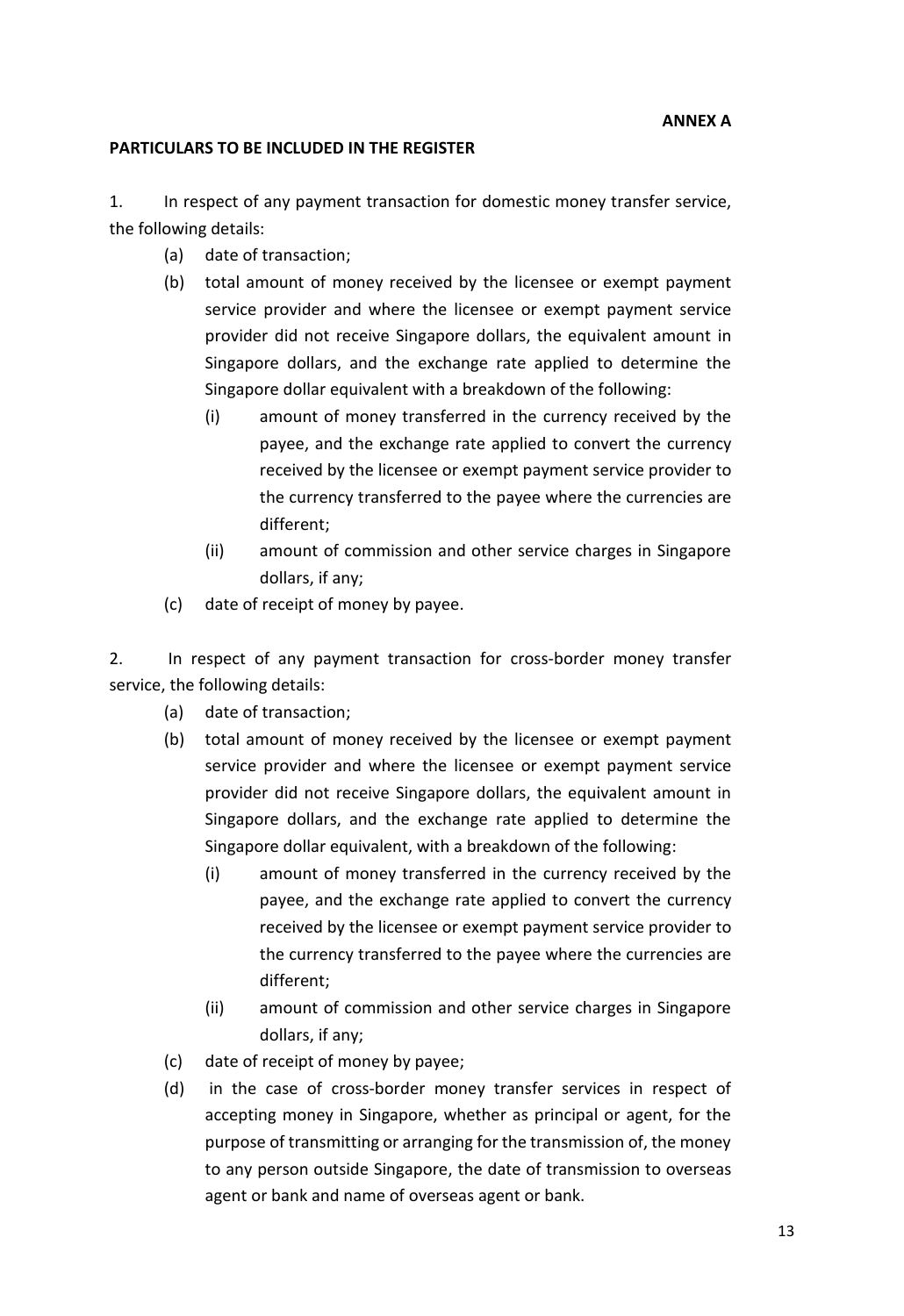3. In respect of any payment transaction for merchant acquisition service, the following details:

- (a) date of transaction;
- (b) total amount of money received by the licensee or exempt payment service provider and where the licensee or exempt payment service provider did not receive Singapore dollars, the equivalent amount in Singapore dollars, and the exchange rate applied to determine the Singapore dollar equivalent, with a breakdown of the following:
	- (i) amount of money transferred in the currency received by the payee, and the exchange rate applied to convert the currency received by the licensee or exempt payment service provider to the currency transferred to the payee where the currencies are different;
	- (ii) amount of commission and other service charges in Singapore dollars, if any;
- (c) date of receipt of money by the payee.
- 4. In respect of any e-money issuance, the following details:
	- (a) date of transaction;
	- (b) total amount of money received by the licensee or exempt payment service provider and where the licensee or exempt payment service provider did not receive Singapore dollars, the equivalent amount in Singapore dollars, and the exchange rate applied to determine the Singapore dollar equivalent, with a breakdown of the following:
		- (i) amount of e-money received by the payee, and the exchange rate applied to convert the currency received by the licensee or exempt payment service provider to the e-money received by the payee;
		- (ii) amount of commission and other services charges in Singapore dollars, if any;
	- (c) date of receipt of e-money by payee.
- 5. In respect of any transaction for DPT service, the following details:
	- (a) date of transaction;
	- (b) type of transaction (DPTs bought or sold);
	- (c) total amount of money or DPTs received by the licensee or exempt payment service provider and where the licensee or exempt payment service provider did not receive Singapore dollars, the equivalent amount in Singapore dollars, and the exchange rate applied to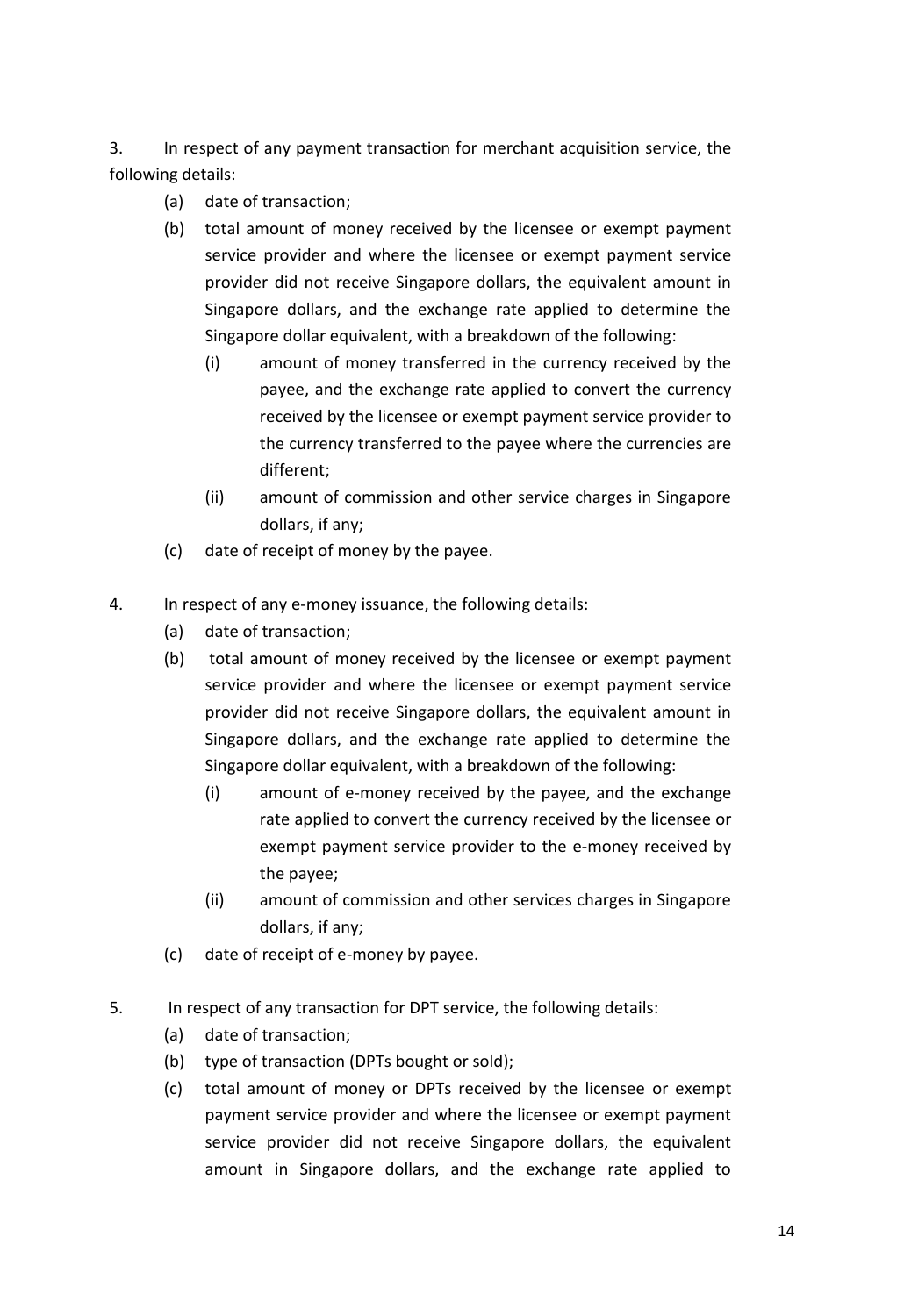determine the Singapore dollar equivalent, with a breakdown of the following:

- (i) amount of money or DPT received by the payee, in the currency or DPT received by the payee, and the exchange rate applied to convert the currency or DPT received by the licensee or exempt payment service provider to the currency or DPT transferred to the payee;
- (ii) amount of commission and other service charges in Singapore dollars, if any;
- (d) date of receipt of money or DPT by payee.

6. In respect of any transaction for money-changing service, the following details:

- (a) date of transaction;
- (b) type of transaction (foreign currency bought or sold);
- (c) total amount of money received by the licensee or exempt payment service provider and where the licensee or exempt payment service provider did not receive Singapore dollars, the equivalent amount in Singapore dollars, and the exchange rate applied to determine the Singapore dollar equivalent, with a breakdown of the following:
	- (i) amount of money in the currency received by the payee and the exchange rate applied to convert the currency received by the licensee or exempt payment service provider to the currency transferred to the payee;
	- (ii) amount of commission and other service charges in Singapore dollars, if any;
- (d) in the case where the full amount of a money-changing transaction is not settled immediately, date of receipt of money by the payee.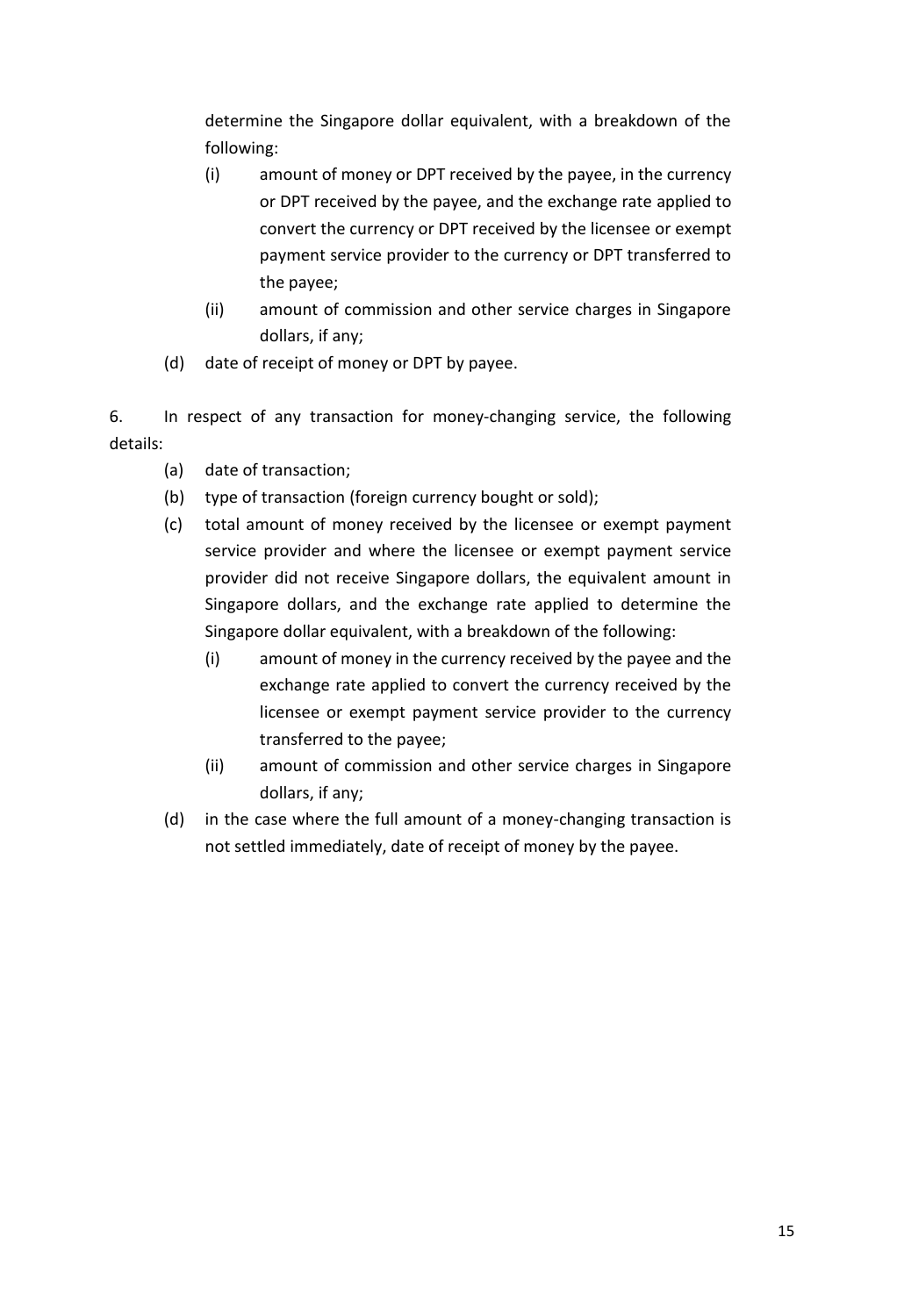**ANNEX B**

## **INFORMATION TO BE SET OUT IN RECEIPTS TO CUSTOMERS**

1. In respect of any domestic money transfer payment transaction, the following details:

- (a) name of licensee or exempt payment service provider;
- (b) contact details of the licensee or exempt payment service provider such as address, telephone number, email address;
- (c) date of transaction;
- (d) total amount of money received by the licensee or exempt payment service provider, amount of money received by the payee in the currency received by the payee, and the exchange rate applied to convert the currency received by the licensee or exempt payment service provider to the currency transferred to the payee, where the currencies are different;
- (e) amount of commission and other service charges, if any;
- (f) transaction reference number, or where no transaction reference number is available, all of the following information—
	- (i) name of customer and contact details of the customer such as address, telephone number, email address; and
	- (ii) name of payee and contact details of the payee such as address, telephone number, email address.

2. In respect of any cross-border money transfer payment transaction, the following details:

- (a) name of licensee or exempt payment service provider;
- (b) contact details of the licensee or exempt payment service provider such as address, telephone number, email address;
- (c) date of transaction;
- (d) total amount of money received by the licensee or exempt payment service provider, amount of money received by the payee in the currency received by the payee, and the exchange rate applied to convert the currency received by the licensee or exempt payment service provider to the currency transferred to the payee, where the currencies are different;
- (e) amount of commission and other service charges, if any;
- (f) transaction reference number, or where no transaction reference number is available, all of the following information—
	- (i) name of customer and contact details of the customer such as address, telephone number, email address; and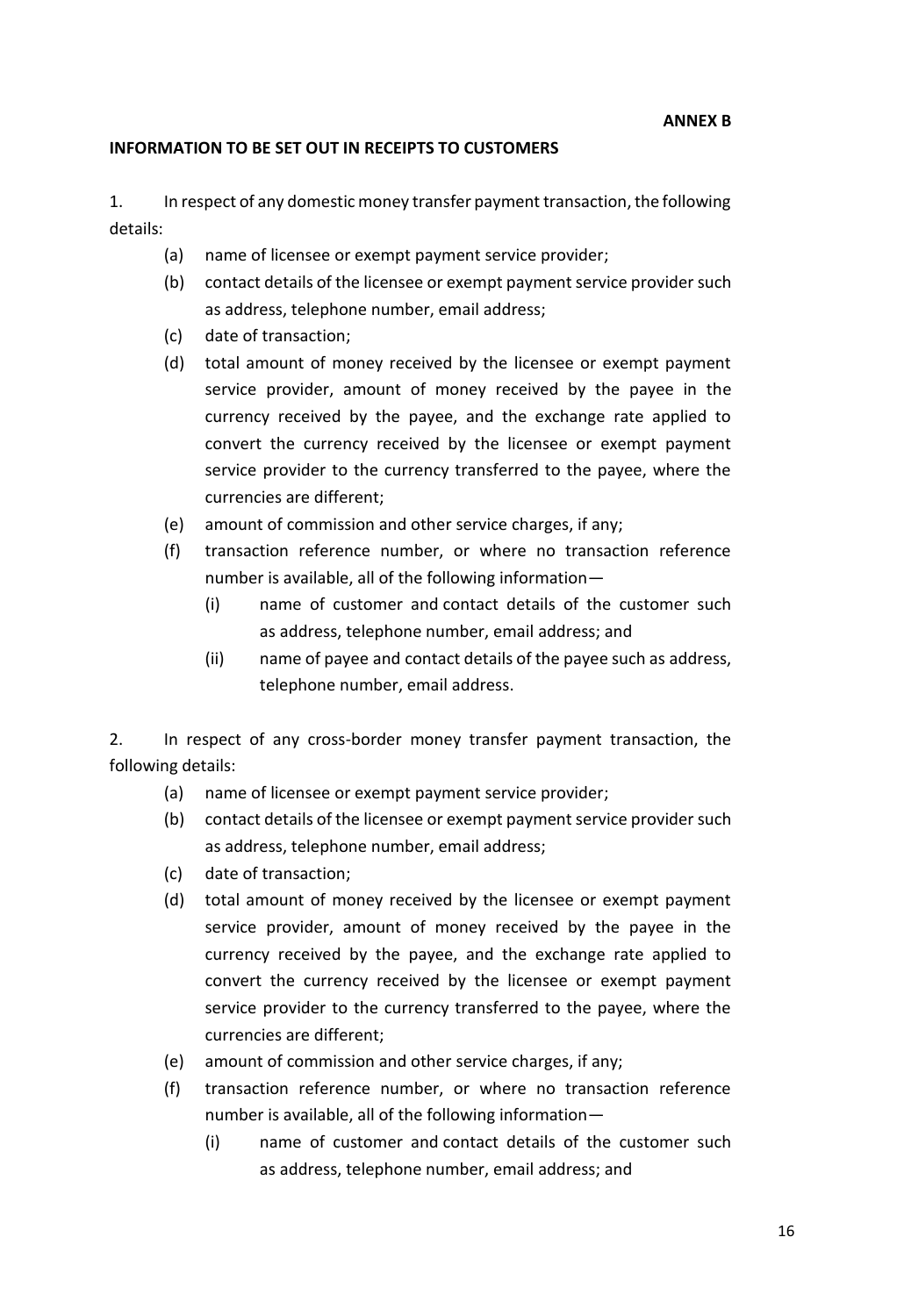- (ii) name of payee and contact details of the payee such as address, telephone number, email address.
- 3. In respect of any e-money issuance, the following details:
	- (a) name of licensee or exempt payment service provider;
	- (b) contact details of the licensee or exempt payment service provider such as address, telephone number, email address;
	- (c) date of transaction;
	- (d) total amount of money received by the licensee or exempt payment service provider, amount of money received by the payee in the currency received by the payee, and the exchange rate applied to convert the currency received by the licensee or exempt payment service provider to the currency transferred to the payee, where the currencies are different;
	- (e) amount of commission and other service charges, if any;
	- (f) transaction reference number, or where no transaction reference number is available, all of the following information—
		- (i) name of customer and contact details of the customer such as address, telephone number, email address; and
		- (ii) name of payee and contact details of the payee such as address, telephone number, email address.
- 4. In respect of any DPT transaction, the following details:
	- (a) name of licensee or exempt payment service provider;
	- (b) contact details of the licensee or exempt payment service provider such as address, telephone number, email address;
	- (c) date of receipt of money or DPT from customer;
	- (d) total amount of money or DPTs received by the licensee or exempt payment service provider, amount of money or DPT received by the payee in the currency or DPT received by the payee, and the exchange rate applied to convert the currency or DPT received by the licensee or exempt payment service provider to the currency or DPT transferred to the payee;
	- (e) amount of commission and other service charges, if any;
	- (f) transaction reference number, or where no transaction reference number is available, all of the following information—
		- (i) name of customer and contact details of the customer such as address, telephone number, email address; and
		- (ii) name of payee and contact details of the payee such as address, telephone number, email address.